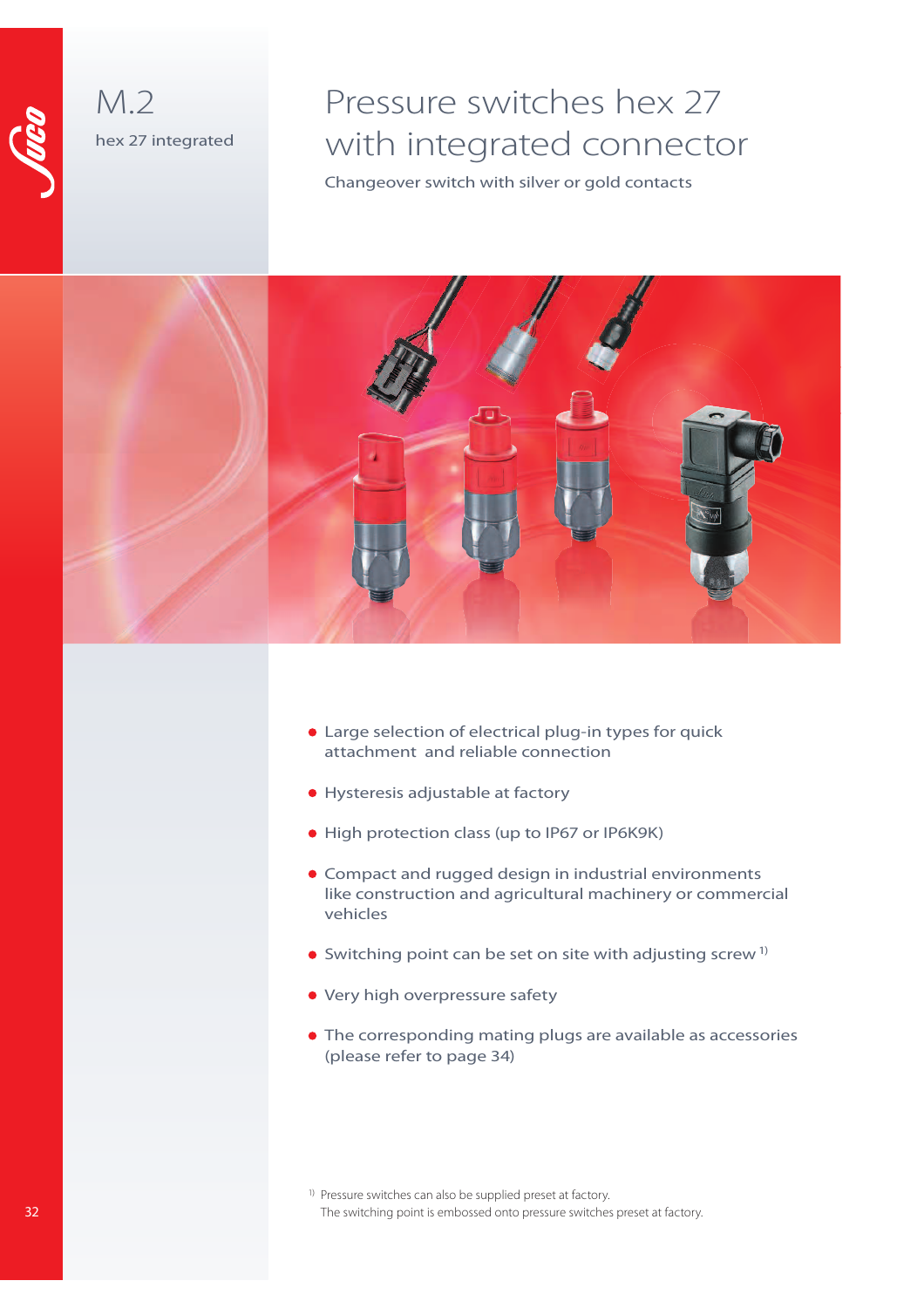M.2 hex 27 integrated

**M**

### Technical data

| Types:                                              | $0132 - 0137$                                                  | 0184 / 0185                                                                                                                        | 0194 / 0195          |  |  |
|-----------------------------------------------------|----------------------------------------------------------------|------------------------------------------------------------------------------------------------------------------------------------|----------------------|--|--|
| Rated working voltage:                              | 10  48 VAC/DC                                                  | 10  250 VAC/DC                                                                                                                     | $524$ VDC            |  |  |
| Rated current:<br>(resistive load, 12 DC and 12 AC) | $10 \text{ mA} \dots 4 \text{ A}$                              | $10 \text{ mA} \dots 4A$                                                                                                           | $350 \text{ mA}$     |  |  |
|                                                     | NBR (Overpressure safety up to 100 bar)                        |                                                                                                                                    | $-30 °C  +100 °C$    |  |  |
|                                                     | NBR (Overpressure safety up to 300 bar)                        |                                                                                                                                    | $-40 °C_{} + 100 °C$ |  |  |
|                                                     | <b>FPDM</b>                                                    |                                                                                                                                    | $-30 °C_{} + 120 °C$ |  |  |
| Temperature resistance<br>of sealing materials:     | FKM (in diaphragm pressure switch)                             | $-5^{\circ}$ C $+120^{\circ}$ C                                                                                                    |                      |  |  |
|                                                     | FKM (in piston pressure switch)                                | $-15^{\circ}$ C $+120^{\circ}$ C                                                                                                   |                      |  |  |
|                                                     | Silicone                                                       | $-40 °C  +120 °C$                                                                                                                  |                      |  |  |
|                                                     | <b>HNBR</b>                                                    | $-30 °C +120 °C$                                                                                                                   |                      |  |  |
| Switching frequency:                                | 200 / min.                                                     |                                                                                                                                    |                      |  |  |
| Mechanical life expectancy:                         |                                                                | 1,000,000 cycles (for diaphragm pressure switches, life expec-<br>tancy value only applies for switching pressures to max. 50 bar) |                      |  |  |
| Pressure rise rate:                                 | $\leq$ 1 bar/ms                                                |                                                                                                                                    |                      |  |  |
| Hysteresis:<br>(can only be set at factory)         | Adjustable average value 10  30 % depending on type            |                                                                                                                                    |                      |  |  |
| Vibration resistance:                               | 10 g; 5  200 Hz sine wave; DIN EN 60068-2-6                    |                                                                                                                                    |                      |  |  |
| Shock resistance:                                   | 294 m/s <sup>2</sup> ; 14 ms half sine wave; DIN EN 60068-2-27 |                                                                                                                                    |                      |  |  |
| Weight:                                             | approx. 100 q                                                  | approx. 130 g                                                                                                                      | approx. 130 g        |  |  |

#### Overview of maximum working voltage and current and contact materials

| Type                                                  | 0132       | 0133                              | 0134          | 0135         | 0136       | 0137               | 0184 | 0185 | 0194                 | 0195 |
|-------------------------------------------------------|------------|-----------------------------------|---------------|--------------|------------|--------------------|------|------|----------------------|------|
| $524$ VDC                                             |            |                                   |               |              |            |                    |      |      |                      |      |
| 10  48 VAC/DC                                         |            |                                   |               |              |            |                    |      |      |                      |      |
| 10  250 VAC/DC                                        |            |                                   |               |              |            |                    |      |      |                      |      |
| 350mA                                                 |            |                                   |               |              |            |                    |      |      |                      |      |
| $10 \text{ mA} \dots 4 \text{ A}$                     |            |                                   |               |              |            |                    |      |      |                      |      |
| Gold contacts                                         | $\bigcirc$ | $\bigcirc$                        | $\Omega$      | $\bigcirc$   | $\bigcirc$ | $\bigcirc$         |      |      |                      |      |
| Silver contacts                                       |            |                                   |               |              |            |                    |      |      |                      |      |
| Adjustable hysteresis<br>(can only be set at factory) |            |                                   |               |              |            |                    |      |      |                      |      |
| Connector type                                        |            | AMP<br>Superseal 1.5 <sup>®</sup> | 61076-2-101-1 | M12x1 DIN EN |            | Deutsch<br>DT04-3P |      |      | <b>DIN EN 175301</b> |      |
| Protection class                                      |            | IP67                              |               | <b>IP67</b>  |            | IP67, IP6K9K       |      |      | <b>IP65</b>          |      |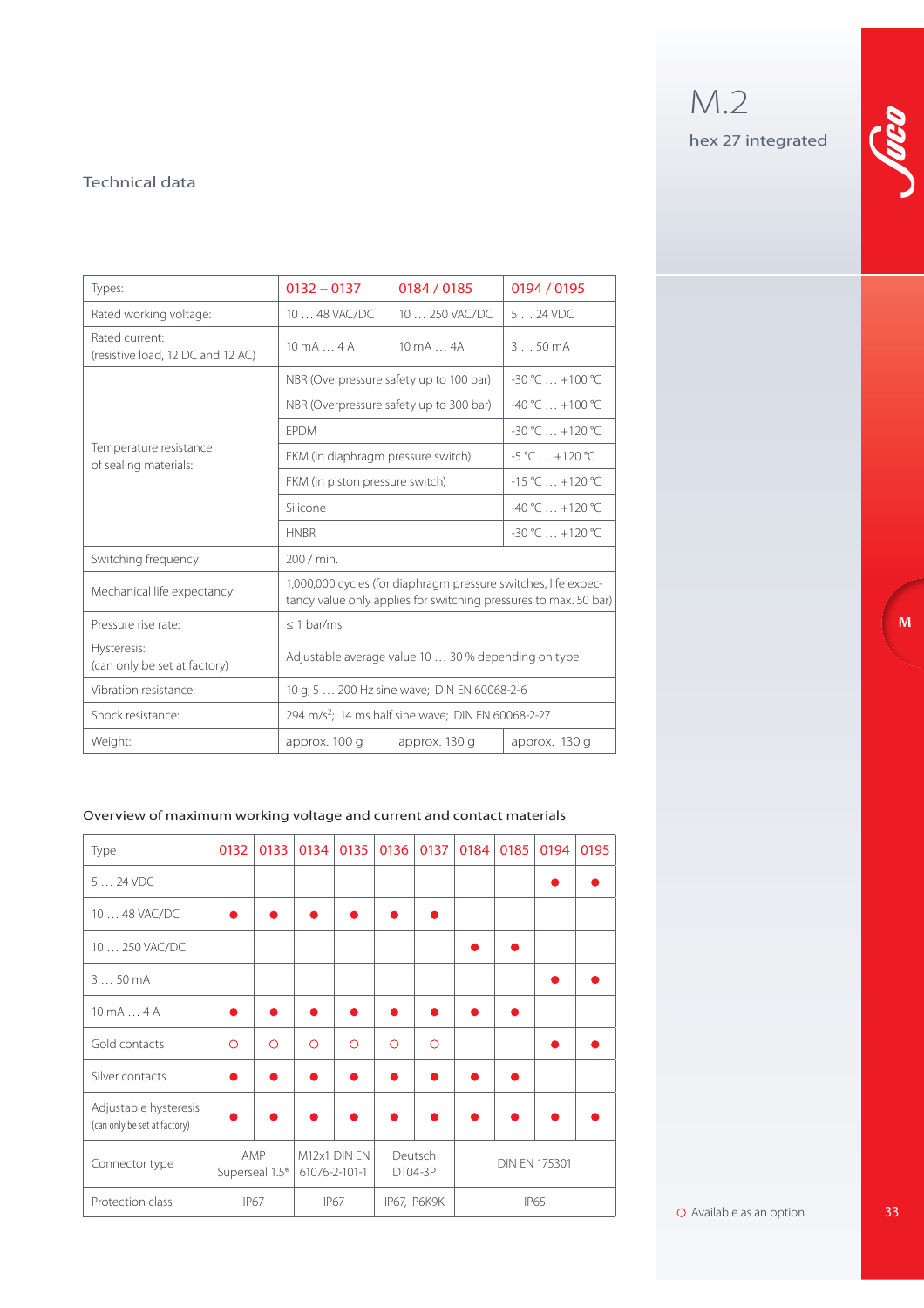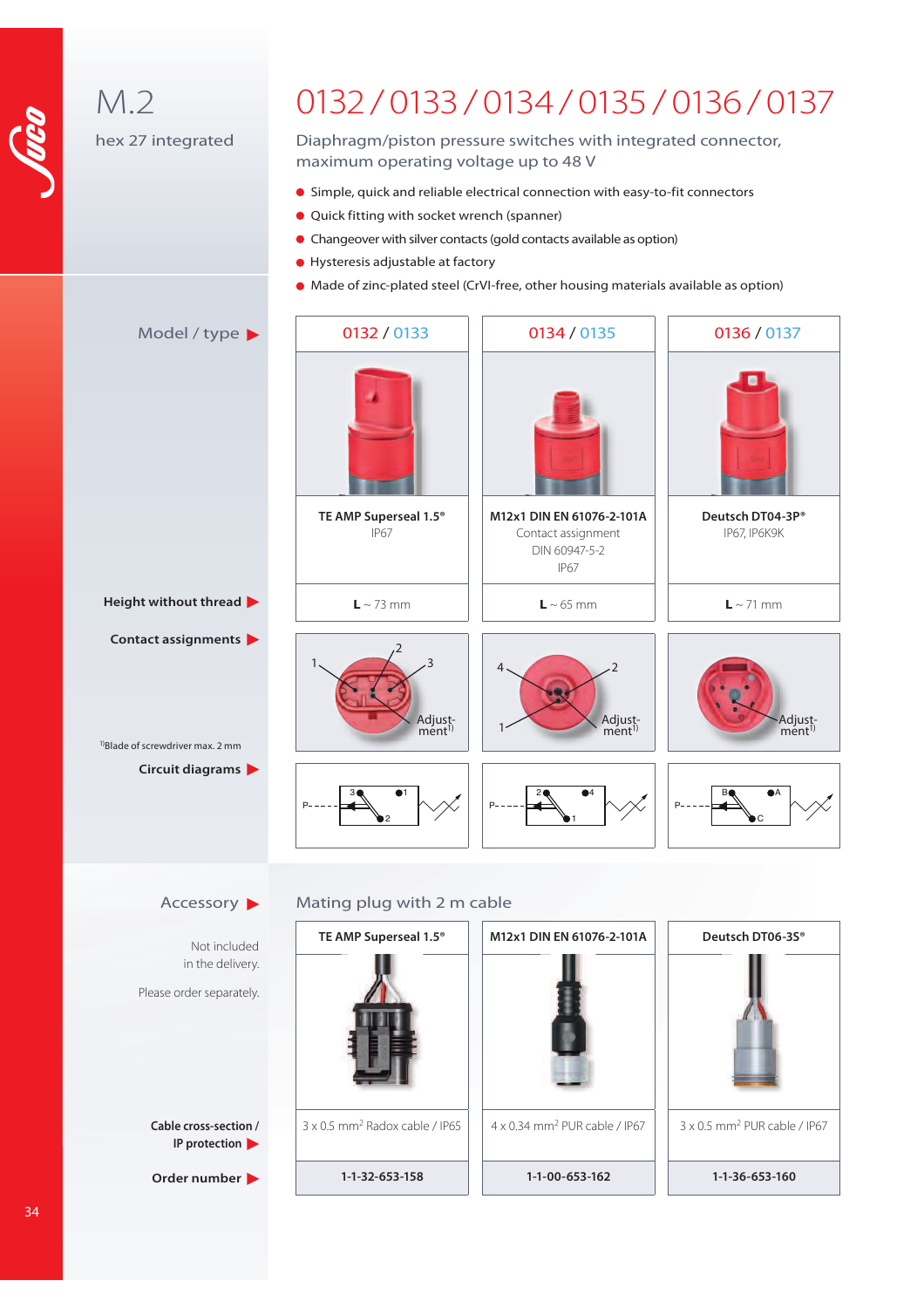| $max$<br>in bar | Adjustment<br>range in bar | Tolerance in bar at $\vert$ Thread<br>room temperature |  |  | Order number |
|-----------------|----------------------------|--------------------------------------------------------|--|--|--------------|
|-----------------|----------------------------|--------------------------------------------------------|--|--|--------------|

#### **0132 / 0134 / 0136 Diaphragm pressure switches**

|                  |             |               | $G_1/4$          | $013X - 457$ 03 - X - 003   |
|------------------|-------------|---------------|------------------|-----------------------------|
|                  |             |               | M 10x1 con.      | $013X - 457$ 01 - $X - 001$ |
|                  |             |               | M 12x1.5 cyl.    | $013X - 457$ 02 - X - 002   |
| $100^{1}$        | $0.3 - 1.5$ | $\pm 0.2$     | <b>NPT 1/8</b>   | $013X - 45704 - X - 318$    |
|                  |             |               | <b>NPT 1/4</b>   | $013X - 45709 - X - 314$    |
|                  |             |               | 7/16-20 UNF      | $013X - 45720 - X - 301$    |
|                  |             |               | 9/16-18 UNF      | $013X - 457$ 21 - $X - 302$ |
|                  |             |               | G <sub>1/4</sub> | $013X - 458$ 03 - X - 042   |
|                  |             |               | M 10x1 con.      | $013X - 458$ 01 - $X - 040$ |
|                  |             |               | M 12x1.5 cyl.    | $013X - 458$ 02 - X - 041   |
|                  | $1 - 10$    | ± 0.5         | <b>NPT 1/8</b>   | $013X - 458$ 04 - X - 343   |
|                  |             |               | <b>NPT 1/4</b>   | $013X - 45809 - X - 340$    |
|                  |             |               | 7/16-20 UNF      | $013X - 458$ 20 - X - 341   |
|                  |             |               | 9/16-18 UNF      | $013X - 458$ 21 - $X - 342$ |
|                  | $10 - 50$   | ± 3.0         | G <sub>1/4</sub> | $013X - 459$ 03 - $X - 009$ |
|                  |             |               | M 10x1 con.      | $013X - 459$ 01 - $X - 007$ |
|                  |             |               | M 12x1.5 cyl.    | $013X - 459$ 02 - X - 008   |
| 300 <sup>1</sup> |             |               | <b>NPT 1/8</b>   | $013X - 45904 - X - 320$    |
|                  |             |               | <b>NPT 1/4</b>   | $013X - 45909 - X - 316$    |
|                  |             |               | 7/16-20 UNF      | $013X - 45920 - X - 305$    |
|                  |             |               | 9/16-18 UNF      | $013X - 45921 - X - 306$    |
|                  |             |               | G <sub>1/4</sub> | $013X - 461$ $03 - X - 012$ |
|                  |             |               | M 10x1 con.      | $013X - 461$ 01 - $X - 010$ |
|                  |             |               | M 12x1.5 cyl.    | $013X - 461$ $02 - X - 011$ |
|                  | $10 - 100$  | $± 3.0 - 5.0$ | <b>NPT 1/8</b>   | $013X - 46104 - X - 321$    |
|                  |             |               | <b>NPT 1/4</b>   | $013X - 46109 - X - 317$    |
|                  |             |               | 7/16-20 UNF      | $013X - 46120 - X - 307$    |
|                  |             |               | 9/16-18 UNF      | $013X - 46121 - X - 308$    |

#### **0133 / 0135 / 0137 Piston pressure switches**

|           |            |        | $G_1/4$       | $013X - 460$ 03 - $X - 003$ |                          |
|-----------|------------|--------|---------------|-----------------------------|--------------------------|
|           |            |        | M 10x1 con.   | $013X - 460$ $01 - X - 001$ |                          |
|           |            |        | M 12x1.5 cyl. | $013X - 460$ $02 - X - 002$ |                          |
| $600^{1}$ | $50 - 200$ | $+5.0$ | NPT 1/8       | $013X - 460$ 04 - $X - 304$ |                          |
|           |            |        |               | <b>NPT 1/4</b>              | $013X - 46009 - X - 303$ |
|           |            |        | 7/16-20 UNF   | $013X - 46020 - X - 301$    |                          |
|           |            |        | 9/16-18 UNF   | $013X - 460$ 21 - $X - 302$ |                          |

#### **Seal material – Application areas**

| <b>NBR</b> | Hydraulic/machine oil, heating oil, air, nitrogen, etc.      |  |
|------------|--------------------------------------------------------------|--|
|            | <b>EPDM</b>   Brake fluid, hydrogen, oxygen, acetylene, etc. |  |
| FKM        | Hydraulic fluids (HFA, HFB, HFD), petrol/gasoline, etc.      |  |
|            | HNBR   Hydraulic/machine oil, ester-based bio-oils           |  |

Refer to page 33 for the temperature range and application thresholds of sealing materials.

| Your order number: | $013X - XXX XX - X - XXX$ |
|--------------------|---------------------------|
|                    |                           |

1) Static value. Dynamic value is 30-50 % lower. Values pertain to the hydraulic/pneumatic part of the pressure switch.

 $\downarrow$ 



**M**



M.2

hex 27 integrated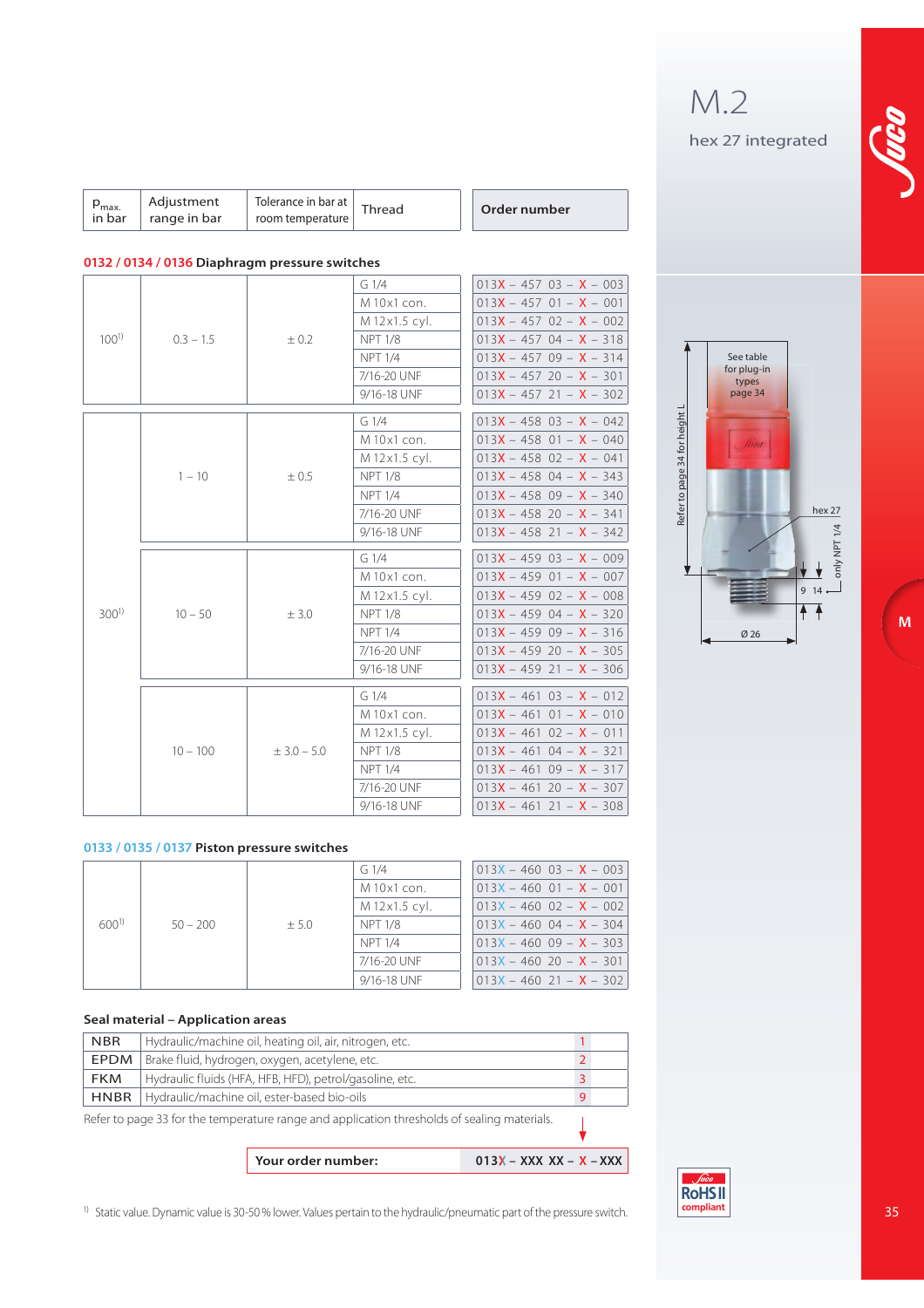M.2 hex 27 integrated

## 0184

#### Diaphragm pressure switches up to 250 V

- Made of zinc-plated steel (CrVI-free, other housing materials available as option)
- Socket device similar to DIN EN 175301 (DIN 43650)
- **Changeover with silver contacts**
- Overpressure safety up to 100 / 300 bar<sup>1)</sup>
- Hysteresis adjustable at factory

| $P_{\text{max}}$<br>in bar | Adjustment<br>range in bar | room temperature | $\text{Part}$   Tolerance in bar at   Male thread |  | Order number |
|----------------------------|----------------------------|------------------|---------------------------------------------------|--|--------------|
|----------------------------|----------------------------|------------------|---------------------------------------------------|--|--------------|

#### **0184 Diaphragm pressure switches**

|                  |             |               | $G_1/4$        | $0184 - 457 03 - X - 003$        |
|------------------|-------------|---------------|----------------|----------------------------------|
|                  |             |               | M 10x1 con.    | $0184 - 457$ 01 - <b>X</b> - 001 |
|                  |             |               | M 12x1.5 cyl.  | $0184 - 457$ $02 - X - 002$      |
| $100^{1}$        | $0.3 - 1.5$ | ± 0.2         | <b>NPT 1/8</b> | $0184 - 45704 - X - 318$         |
|                  |             |               | <b>NPT 1/4</b> | $0184 - 45709 - X - 314$         |
|                  |             |               | 7/16-20 UNF    | $0184 - 45720 - X - 301$         |
|                  |             |               | 9/16-18 UNF    | $0184 - 457$ 21 - <b>X</b> - 302 |
|                  |             |               | G1/4           | $0184 - 458$ 03 - <b>X</b> - 042 |
|                  |             |               | M 10x1 con.    | $0184 - 458$ $01 - X - 040$      |
|                  |             |               |                |                                  |
|                  |             |               | M 12x1.5 cyl.  | $0184 - 458$ $02 - X - 041$      |
|                  | $1 - 10$    | ± 0.5         | <b>NPT 1/8</b> | $0184 - 458$ 04 - <b>X</b> - 343 |
|                  |             |               | <b>NPT 1/4</b> | $0184 - 458$ 09 - <b>X</b> - 340 |
|                  |             |               | 7/16-20 UNF    | $0184 - 458$ 20 - <b>X</b> - 341 |
|                  |             |               | 9/16-18 UNF    | $0184 - 458$ 21 - <b>X</b> - 342 |
|                  | $10 - 50$   |               | G1/4           | $0184 - 459$ 03 - <b>X</b> - 009 |
|                  |             |               | M 10x1 con.    | $0184 - 459$ 01 - <b>X</b> - 007 |
|                  |             |               | M 12x1.5 cyl.  | $0184 - 459$ $02 - X - 008$      |
| 300 <sup>1</sup> |             | ± 3.0         | <b>NPT 1/8</b> | $0184 - 459$ 04 - <b>X</b> - 320 |
|                  |             |               | <b>NPT 1/4</b> | $0184 - 45909 - X - 311$         |
|                  |             |               | 7/16-20 UNF    | $0184 - 459$ 20 - <b>X</b> - 305 |
|                  |             |               | 9/16-18 UNF    | $0184 - 459$ 21 - <b>X</b> - 306 |
|                  |             |               | G1/4           | $0184 - 461$ $03 - X - 012$      |
|                  |             |               | M 10x1 con.    | $0184 - 461$ $01 - X - 010$      |
|                  |             |               | M 12x1.5 cyl.  | $0184 - 461$ $02 - X - 011$      |
|                  | $10 - 100$  | $± 3.0 - 5.0$ | <b>NPT 1/8</b> | $0184 - 461$ 04 - <b>X</b> - 321 |
|                  |             |               | <b>NPT 1/4</b> | $0184 - 461$ 09 - <b>X</b> - 312 |
|                  |             |               | 7/16-20 UNF    | $0184 - 46120 - X - 307$         |
|                  |             |               | 9/16-18 UNF    | $0184 - 46121 - X - 308$         |
|                  |             |               |                |                                  |

#### **Seal material – Application areas**

| <b>NBR</b>  | Hydraulic/machine oil, heating oil, air, nitrogen, etc.                                     |  |
|-------------|---------------------------------------------------------------------------------------------|--|
| EPDM        | Brake fluid, hydrogen, oxygen, acetylene, etc.                                              |  |
| <b>FKM</b>  | Hydraulic fluids (HFA, HFB, HFD), petrol/gasoline, etc.                                     |  |
| <b>HNBR</b> | Hydraulic/machine oil, ester-based bio-oils                                                 |  |
|             | Refer to page 33 for the temperature range and application thresholds of sealing materials. |  |
|             |                                                                                             |  |

**Your order number: 0184 – XXX XX – X – XXX** 



Socket device included in the delivery



**RoHSII** compliant



<sup>1)</sup> Static value. Dynamic value is 30-50 % lower. Values pertain to the hydraulic/pneumatic part of the pressure switch.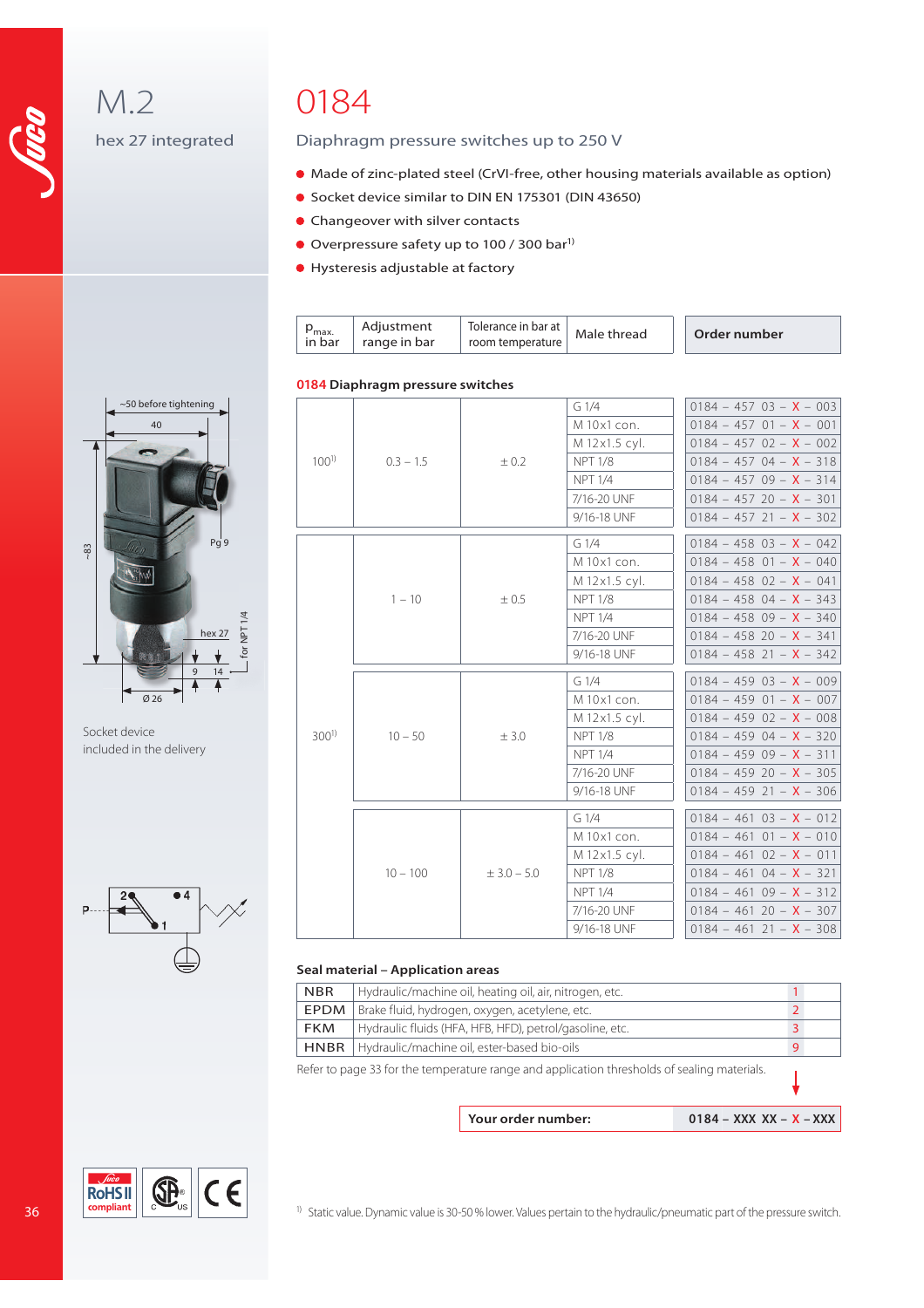## 0185

#### Piston pressure switches up to 250 V

- Made of zinc-plated steel (CrVI-free, other housing materials available as option)
- Socket device similar to DIN EN 175301 (DIN 43650)
- **Changeover with silver contacts**
- $\bullet$  Overpressure safety up to 600 bar<sup>1)</sup>
- Hysteresis adjustable at factory

| Order number | reag<br>Male | $\overline{\phantom{a}}$<br>Tolerance in bar at<br>room temperature | Adjustment<br>range in bar | max.<br>in bar |
|--------------|--------------|---------------------------------------------------------------------|----------------------------|----------------|
|--------------|--------------|---------------------------------------------------------------------|----------------------------|----------------|

#### **0185 Piston pressure switches**

|           |            |        | $G_1/4$        | $0185 - 460$ $03 - X - 003$      |
|-----------|------------|--------|----------------|----------------------------------|
|           |            |        | M 10x1 con.    | $0185 - 460$ $01 - X - 001$      |
|           |            |        | M 12x1.5 cyl.  | $0185 - 460$ $02 - X - 002$      |
| $600^{1}$ | $50 - 200$ | $+5.0$ | NPT 1/8        | $0185 - 460$ 04 - <b>X</b> - 304 |
|           |            |        | <b>NPT 1/4</b> | $0185 - 46009 - X - 303$         |
|           |            |        | 7/16-20 UNF    | $0185 - 460$ 20 - <b>X</b> - 301 |
|           |            |        | 9/16-18 UNF    | $0185 - 460$ 21 - <b>X</b> - 302 |

#### **Seal material – Application areas**

| <b>NBR</b> | Hydraulic/machine oil, heating oil, air, nitrogen, etc.                                     |   |  |
|------------|---------------------------------------------------------------------------------------------|---|--|
| EPDM       | Brake fluid, hydrogen, oxygen, acetylene, etc.                                              |   |  |
| <b>FKM</b> | Hydraulic fluids (HFA, HFB, HFD), petrol/gasoline, etc.                                     |   |  |
|            | <b>HNBR</b>   Hydraulic/machine oil, ester-based bio-oils                                   | 9 |  |
|            | Refer to page 33 for the temperature range and application thresholds of sealing materials. |   |  |

| Your order number: | 0185 - 460 XX - X - XXX |
|--------------------|-------------------------|

# M.2

hex 27 integrated





Socket device included in the delivery





1) Static value. Dynamic value is 30-50 % lower. Values pertain to the hydraulic/pneumatic part of the pressure switch.

37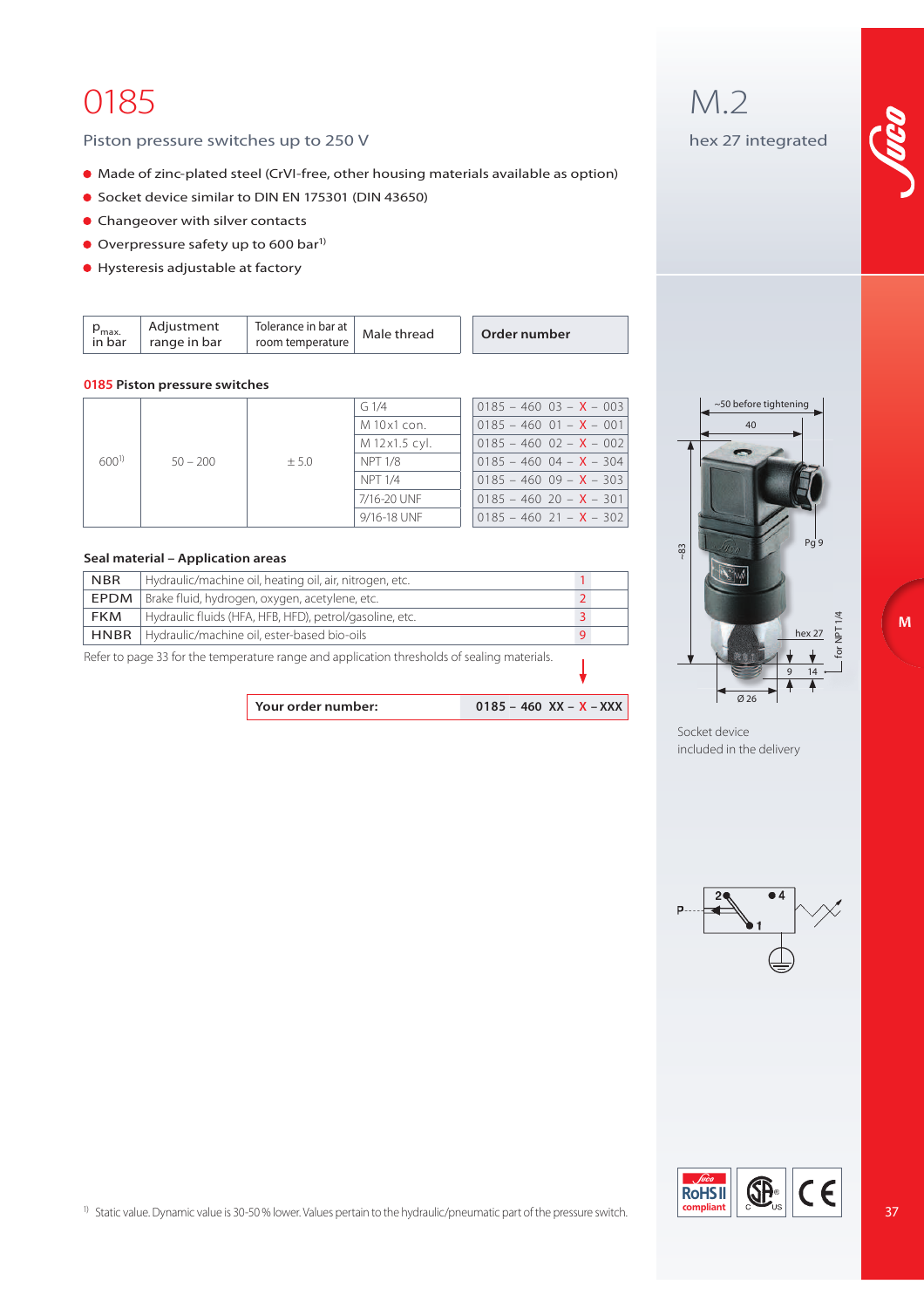M.2

hex 27 integrated

## 0194

#### Diaphragm pressure switches up to 24 V with gold contacts

- Made of zinc-plated steel (CrVI-free)
- Socket device similar to DIN EN 175301 (DIN 43650)
- Changeover with gold contacts
- $\bullet$  Overpressure safety up to 100/300 bar<sup>1)</sup>
- Hysteresis adjustable at factory

| $P_{\text{max}}$ | Adjustment   | Tolerance in bar at |  | Order number |
|------------------|--------------|---------------------|--|--------------|
| in bar           | range in bar | room temperature    |  |              |

#### **0194 Diaphragm pressure switches**

|           |             |               | G <sub>1/4</sub> | $0194 - 457 03 - X - 003$        |
|-----------|-------------|---------------|------------------|----------------------------------|
|           |             |               | M 10x1 con.      | $0194 - 457$ 01 - <b>X</b> - 001 |
|           |             |               | M 12x1.5 cyl.    | $0194 - 457 02 - X - 002$        |
| $100^{1}$ | $0.3 - 1.5$ | $\pm 0.2$     | <b>NPT 1/8</b>   | $0194 - 45704 - X - 318$         |
|           |             |               | <b>NPT 1/4</b>   | $0194 - 45709 - X - 314$         |
|           |             |               | 7/16-20 UNF      | $0194 - 457$ 20 - <b>X</b> - 301 |
|           |             |               | 9/16-18 UNF      | $0194 - 457$ 21 - <b>X</b> - 302 |
|           |             |               | G <sub>1/4</sub> | $0194 - 458$ 03 - <b>X</b> - 042 |
|           |             |               | M 10x1 con.      | $0194 - 458$ 01 - <b>X</b> - 040 |
|           |             | ± 0.5         | M 12x1.5 cyl.    | $0194 - 458$ $02 - X - 041$      |
|           |             |               |                  |                                  |
|           | $1 - 10$    |               | <b>NPT 1/8</b>   | $0194 - 458$ 04 - <b>X</b> - 343 |
|           |             |               | <b>NPT 1/4</b>   | $0194 - 458$ 09 - <b>X</b> - 340 |
|           |             |               | 7/16-20 UNF      | $0194 - 458$ 20 - <b>X</b> - 341 |
|           |             |               | 9/16-18 UNF      | $0194 - 458$ 21 - <b>X</b> - 342 |
|           | $10 - 50$   | ± 3.0         | G <sub>1/4</sub> | $0194 - 459$ 03 - <b>X</b> - 009 |
|           |             |               | M 10x1 con.      | $0194 - 459$ 01 - <b>X</b> - 007 |
|           |             |               | M 12x1.5 cyl.    | $0194 - 459$ 02 - <b>X</b> - 008 |
| $300^{1}$ |             |               | <b>NPT 1/8</b>   | $0194 - 459$ 04 - <b>X</b> - 320 |
|           |             |               | <b>NPT 1/4</b>   | $0194 - 45909 - X - 311$         |
|           |             |               | 7/16-20 UNF      | $0194 - 459$ 20 - <b>X</b> - 305 |
|           |             |               | 9/16-18 UNF      | $0194 - 459$ 21 - <b>X</b> - 306 |
|           |             |               | G <sub>1/4</sub> | $0194 - 461$ $03 - X - 012$      |
|           |             | $± 3.0 - 5.0$ | M 10x1 con.      | $0194 - 461$ $01 - X - 010$      |
|           |             |               | M 12x1.5 cyl.    | $0194 - 461$ $02 - X - 011$      |
|           | $10 - 100$  |               | <b>NPT 1/8</b>   | $0194 - 461$ 04 - <b>X</b> - 321 |
|           |             |               | <b>NPT 1/4</b>   | $0194 - 46109 - X - 312$         |
|           |             |               | 7/16-20 UNF      | $0194 - 46120 - X - 307$         |
|           |             |               | 9/16-18 UNF      | $0194 - 461$ 21 - <b>X</b> - 308 |
|           |             |               |                  |                                  |

#### **Seal material – Application areas**

| Hydraulic/machine oil, heating oil, air, nitrogen, etc.<br><b>NBR</b>                       |    |
|---------------------------------------------------------------------------------------------|----|
| Brake fluid, hydrogen, oxygen, acetylene, etc.<br>EPDM                                      |    |
| Hydraulic fluids (HFA, HFB, HFD), petrol/gasoline, etc.<br><b>FKM</b>                       | 3  |
| Hydraulic/machine oil, ester-based bio-oils<br><b>HNBR</b>                                  | -9 |
| Refer to page 33 for the temperature range and application thresholds of sealing materials. |    |

**Your order number: 0194 – XXX XX – X – XXX** 



~50 before tightening 40

Socket device included in the delivery





<sup>1)</sup> Static value. Dynamic value is 30-50 % lower. Values pertain to the hydraulic/pneumatic part of the pressure switch.